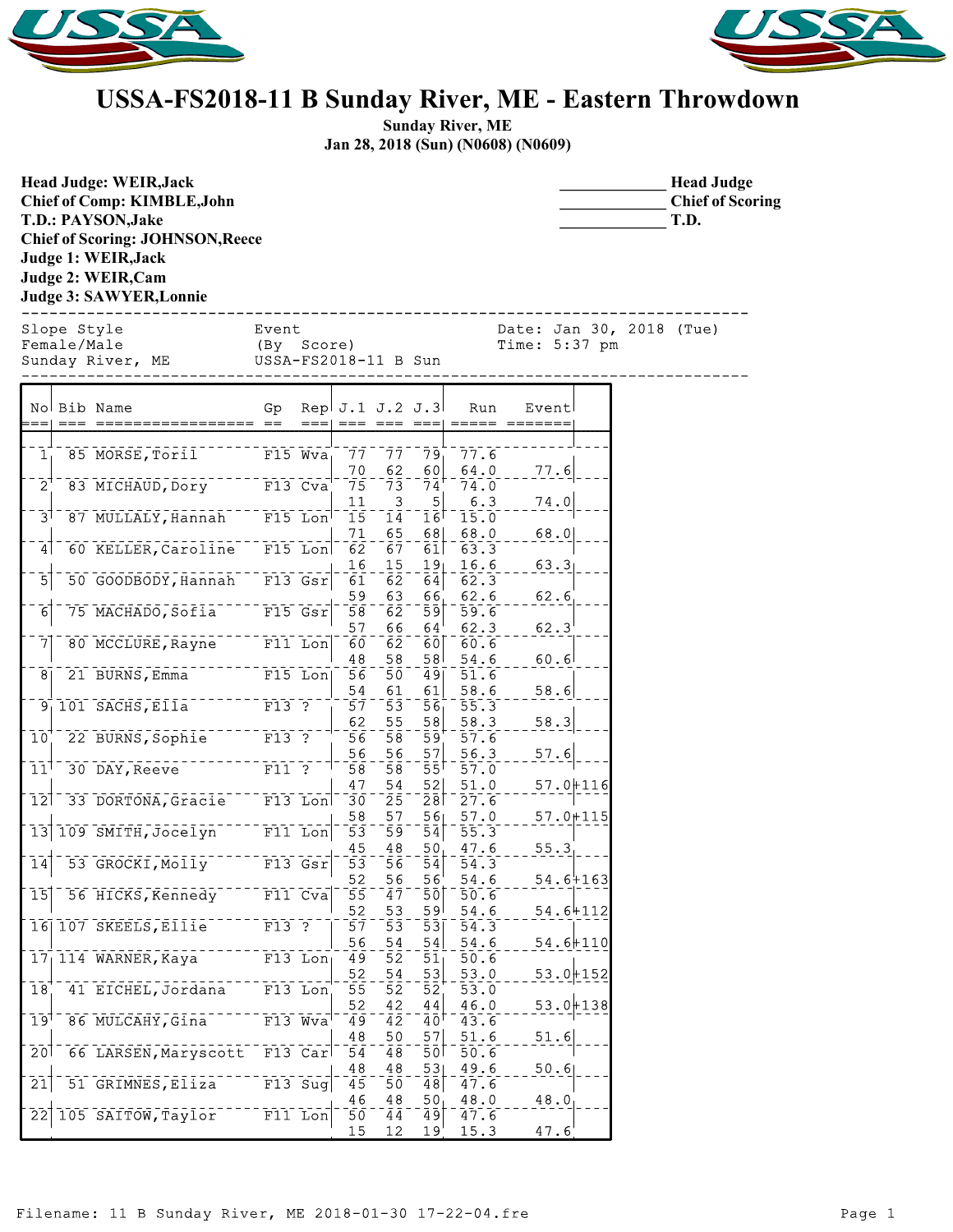Female/Male (By Score) Time: 5:37 pm Sunday River, ME USSA-FS2018-11 B Sun

Slope Style Event Date: Jan 30, 2018 (Tue)

| No                         | <b>Bib Name</b>                    | Gp                   | Rep         | J.1             | J.2                        | J.3                        | Run  | Event          |  |
|----------------------------|------------------------------------|----------------------|-------------|-----------------|----------------------------|----------------------------|------|----------------|--|
|                            |                                    |                      |             |                 |                            |                            |      |                |  |
| 23                         | 34 DOWLING, Sophia                 | F13                  | ?           | dns             | dns                        | dns                        | dns  |                |  |
|                            |                                    |                      |             | 47              | 47                         | 47                         | 47.0 | 47.0           |  |
| $\overline{24}$            | 52 GROCKI, Maeve                   |                      | F11 Gsr     | 47              | 43                         | 43                         | 44.3 |                |  |
|                            |                                    |                      |             | 43              | 42                         | 46                         | 43.6 | 44.3           |  |
| $\overline{25}$            | 98 ROSE, Celia                     | $F09$ ?              |             | 44              | 42                         | 42                         | 42.6 |                |  |
|                            |                                    |                      |             | 44              | 43                         | 43                         | 43.3 | 43.3           |  |
| $\overline{26}$            | 94 ODORCZUK, Jayla                 |                      | $F15$ Lon   | 45              | $\overline{4}3$            | 41                         | 43.0 |                |  |
|                            |                                    |                      |             | 45              | 39                         | 38                         | 40.6 | 43.0+88        |  |
| 27                         | 92 O'NEILL, Emer                   |                      | $F13$ Wva   | 42              | 42                         | 41                         | 41.6 |                |  |
|                            |                                    |                      |             | 43              | 42                         | 44                         | 43.0 | $43.0 + 87$    |  |
| $\overline{28}$            | 36 DOWLING, Isabella <sup>--</sup> | $F09$ ?              |             | 35              | зō                         | $\bar{3}\bar{3}$           | 32.6 |                |  |
|                            |                                    |                      |             | 35              | 30                         | 35                         | 33.3 | 33.3           |  |
| $\overline{29}$            | 14 BAVARO, Brie                    | $F09$ ?              |             | 20              | 15                         | 17                         | 17.3 |                |  |
|                            |                                    |                      |             | 22              | 18                         | 20                         | 20.0 | $20.0^{\circ}$ |  |
| 30                         | 29 DAY, Lindley                    | $F15$ ?              |             | dns             |                            | dns dns                    | dns  |                |  |
|                            |                                    |                      |             |                 | dns dns dns                |                            | dns  | dns            |  |
|                            |                                    |                      |             |                 |                            |                            |      |                |  |
| $\mathbf{1}$               | 73 LYNCH, Owen                     |                      |             |                 |                            |                            |      |                |  |
|                            |                                    | $M15$ ?              |             | 23              | 15                         | 16                         | 18.0 |                |  |
|                            |                                    |                      |             | 85              | 85                         | 86 <sub>1</sub>            | 85.3 | 85.3           |  |
| $\bar{2}$                  | 79 MARAVELL, Dante                 |                      | $M13$ $Gsr$ | 77              | <u>δ</u> δ                 | $\overline{69}$            | 70.6 |                |  |
|                            |                                    |                      |             | 80              | 74                         | 74                         | 76.0 | 76.0           |  |
| 3                          | 15 BAVARO, Gaetano To M13 Wya      |                      |             | 78              | 74                         | $\bar{7}\bar{3}$           | 75.0 |                |  |
|                            |                                    |                      |             | 61              | 65                         | 68                         | 64.6 | $75.0^{\circ}$ |  |
| 4                          | 40 EGAN, Jack                      |                      | M13 Car     | 76              | 72                         | 71                         | 73.0 |                |  |
|                            |                                    |                      |             | 70              | 60                         | 60 <sup>1</sup>            | 63.3 | 73.0           |  |
| $\overline{5}$             | 6 ARKOWITZ, Jacob                  |                      | $M17$ $Gsr$ | 71              | 64                         | 68                         | 67.6 |                |  |
|                            |                                    |                      |             | 72              | 66                         | 69                         | 69.0 | 69.0           |  |
| 6.                         | 97 ROCK, EII                       |                      | M11 Wva     |                 | 69                         | 70                         | 68.6 |                |  |
|                            |                                    |                      |             | 67              |                            |                            |      |                |  |
|                            |                                    |                      |             | 65              | 68                         | 69                         | 67.3 | 68.6           |  |
| 7'                         | 108 SMITH, Caiden                  |                      | M15 Lon     | 70              | 67                         | 63                         | 66.6 |                |  |
|                            |                                    |                      |             |                 | dns dns                    | dns                        | dns  | $66.6 + 137$   |  |
| $\overline{8}$             | 55 HALL, Ryan                      |                      | M11 Gsr     | 66              | 66                         | 65!                        | 65.6 |                |  |
|                            |                                    |                      |             | 66              | 65                         | 691                        | 66.6 | $66.6 + 135$   |  |
| تو                         | 19 BLAKEMAN, Noah                  |                      | $M13$ Wva   | 70              | 67                         | 62                         | 66.3 |                |  |
|                            |                                    |                      |             | 72              | 66                         | 61 <sub>1</sub>            | 66.3 | $66.3 + 138$   |  |
| $\overline{10}$            | 3 ALEXANDER, Digby                 | $M15$ ?              |             | 70              | $\bar{6}\bar{3}$           | $6\overline{1}$            | 64.6 |                |  |
|                            |                                    |                      |             | 71              | 64                         | 64                         | 66.3 | $66.3 + 135$   |  |
| $\bar{1}\bar{1}$           | 88 MULLALY, Jack                   |                      | M13 Lon     | 65              | 67                         | 66                         | 66.0 |                |  |
|                            |                                    |                      |             | 56              | 50                         | 59                         | 55.0 | $66.0^{\circ}$ |  |
| $\overline{12}$            | 67 LEWIS, Camden                   | $M11$ ?              |             | 65              | 65                         | 63                         | 64.3 |                |  |
|                            |                                    |                      |             |                 |                            |                            |      |                |  |
|                            |                                    |                      |             | 57              | 64                         | 65                         | 62.0 | 64.3           |  |
| $\overline{13}$            | 18 BLAIR, Henry                    |                      | M15 Gsr     | 11              | 10                         | 8 <sub>1</sub>             | 9.6  |                |  |
|                            |                                    |                      |             | 62              | 62                         | 64                         | 62.6 | 62.6           |  |
|                            | $14$ , 112 WALL, Sean              |                      | M13 Wva     | 61              | 60                         | 63 <sub>1</sub>            | 61.3 |                |  |
|                            |                                    |                      |             | 15              | 5                          | 11                         | 10.3 | 61.3           |  |
| $\overline{15}$            | 16 BEVERLY, Charlie                | $\overline{M15}$ Wat |             | 63              | $\overline{5}\overline{3}$ | $\bar{56}$                 | 57.3 |                |  |
|                            |                                    |                      |             | 61              | 62                         | 60                         | 61.0 | 61.0           |  |
| 16                         | 69 LIPSKY, Ross                    |                      | $M13$ $Gsr$ | 55              | 63                         | 64 <sup>1</sup>            | 60.6 |                |  |
|                            |                                    |                      |             |                 | dns dns                    | dns                        | dns  | 60.6           |  |
| $\overline{17}$            | 76 MAHADY, Henry                   |                      | $M11$ Lon   | 63              | 58                         | 59                         | 60.0 |                |  |
|                            |                                    |                      |             | 57              | 60                         | 64                         | 60.3 | $60.3 + 124$   |  |
| $\overline{18}$            | 49 GOLDMAN, Dylan                  |                      | $M15$ $Gsr$ | $5\bar{4}$      | 50                         | 53                         | 52.3 |                |  |
|                            |                                    |                      |             |                 |                            |                            |      |                |  |
|                            |                                    |                      |             | 63              | 58                         | 60                         | 60.3 | $60.3 + 123$   |  |
| $\overline{19}$            | 99 ROYALL, Tate                    |                      | $M11$ Cva   | 64              | 55                         | $\overline{58}$            | 59.0 |                |  |
|                            |                                    |                      |             | 61              | 56                         | 57 <sup>1</sup>            | 58.0 | 59.0+122       |  |
| $\overline{20}$            | 10 BANCROFT, Patrick               |                      | M11 Gsr     | 59              | 56                         | $\overline{54}$            | 56.3 |                |  |
|                            |                                    |                      |             | 57              | 61                         | او 5                       | 59.0 | $59.0 + 120$   |  |
| $\overline{21}$            | 7 BABB, Kyle                       | $\overline{M15}$ ?   |             | 58              | $\bar{5}\bar{8}$           | 61                         | 59.0 |                |  |
|                            |                                    |                      |             | 57              | 55                         | 56                         | 56.0 | $59.0 + 119$   |  |
| $\overline{2}\overline{2}$ | 45 FOURNIER, Elijah                | $M15$ ?              |             | 26              | 27                         | $\bar{3}\bar{1}$           | 28.0 |                |  |
|                            |                                    |                      |             | 61              | 54                         | 59                         | 58.0 | $58.0 + 120$   |  |
| $\overline{2}3$            | 24 CHRISTIAN, James                |                      | $M15$ $Wva$ | 15              | 10                         | $\overline{1}\overline{9}$ | 14.6 |                |  |
|                            |                                    |                      |             |                 |                            |                            |      |                |  |
|                            |                                    |                      |             | 61              | 58                         | $\frac{55}{2}$             | 58.0 | $58.0 + 119$   |  |
| $24^{\dagger}$             | 77 MAHADY, Luke                    |                      | $M13$ Lon   | $\overline{59}$ | $\bar{5}\bar{3}$           | $\bar{5}\bar{8}^{\dagger}$ | 56.6 |                |  |